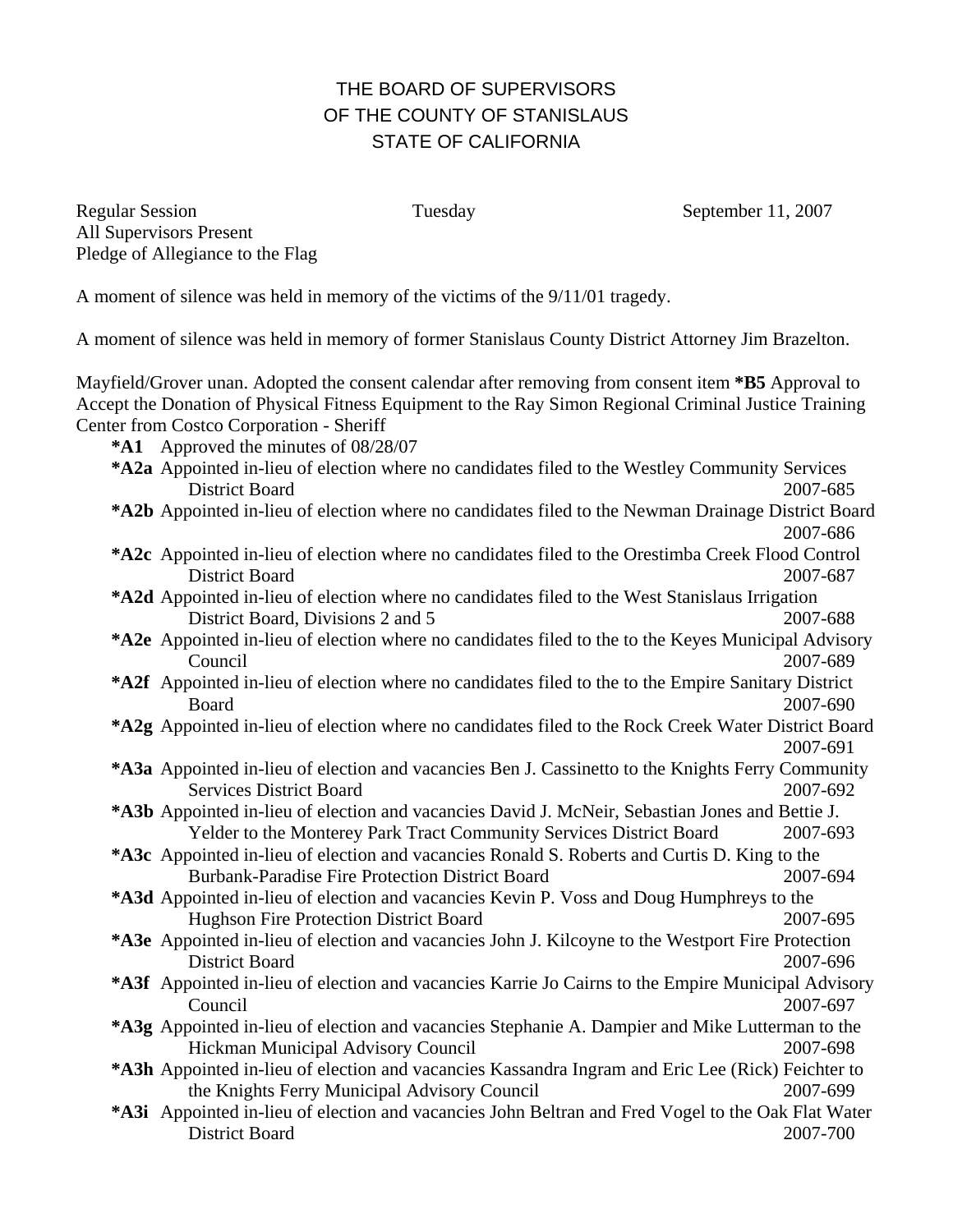|                                                                                                  | *A4a Appointed in-lieu of election James G. Crecelius, Roy A. Johnson and Dan Terwilliger to the                                                                                |          |  |
|--------------------------------------------------------------------------------------------------|---------------------------------------------------------------------------------------------------------------------------------------------------------------------------------|----------|--|
|                                                                                                  | <b>Sand Creek Flood Control District Board</b>                                                                                                                                  | 2007-701 |  |
|                                                                                                  | *A4b Appointed in-lieu of election Coleen Sanguinetti and Mercy Mora to the Crows Landing                                                                                       |          |  |
|                                                                                                  | <b>Community Services District Board</b>                                                                                                                                        | 2007-702 |  |
|                                                                                                  | *A4c Appointed in-lieu of election Ronald C. Allen, Tommy Joseph "TJ" McDonald and Karl F.                                                                                      |          |  |
|                                                                                                  | Curnow to the Denair Community Services District Board                                                                                                                          | 2007-703 |  |
|                                                                                                  | *A4d Appointed in-lieu of election Helen Padilla Pulido, Lulu Polk and Maricela Vela to the                                                                                     |          |  |
|                                                                                                  | <b>Grayson Community Services District Board</b>                                                                                                                                | 2007-704 |  |
|                                                                                                  | *A4e Appointed in-lieu of election Rudy Caro, Diana M. Gonzalez-Alvarez, Kelland Murphy and                                                                                     |          |  |
|                                                                                                  | Dixielee Swatman to the Riverdale Park Tract Community Services District Board                                                                                                  |          |  |
|                                                                                                  |                                                                                                                                                                                 | 2007-705 |  |
|                                                                                                  | *A4f Appointed in-lieu of election Jerry Hancock and Harlan E. Smith to the Ceres Fire Protection                                                                               |          |  |
|                                                                                                  | <b>District Board</b>                                                                                                                                                           | 2007-706 |  |
|                                                                                                  | *A4g Appointed in-lieu of election Emil A. Rusca and Mark Brubaker to the Salida Fire Protection                                                                                |          |  |
|                                                                                                  | <b>District Board</b>                                                                                                                                                           | 2007-707 |  |
|                                                                                                  | *A4h Appointed in-lieu of election John E. Kidd, Division 5 to the Modesto Irrigation District Board                                                                            |          |  |
|                                                                                                  |                                                                                                                                                                                 | 2007-708 |  |
|                                                                                                  | *A4i Appointed in-lieu of election Al Bairos, Jr., Division 4 to the Oakdale Irrigation District Board                                                                          |          |  |
|                                                                                                  |                                                                                                                                                                                 | 2007-709 |  |
|                                                                                                  | *A4j Appointed in-lieu of election John Azevedo, Division 3 and Dan Robinson, Division 5 to the                                                                                 |          |  |
|                                                                                                  | Patterson Irrigation District Board                                                                                                                                             | 2007-710 |  |
|                                                                                                  | *A4k Appointed in-lieu of election Phillip N. Short, Division 1 to the Turlock Irrigation District                                                                              |          |  |
|                                                                                                  | Board                                                                                                                                                                           | 2007-711 |  |
|                                                                                                  | *A4I Appointed in-lieu of election Dennis R. Findley, Sr. and Kim Runyan to the Denair Municipal                                                                                |          |  |
|                                                                                                  | <b>Advisory Council</b>                                                                                                                                                         | 2007-712 |  |
| *A4m Appointed in-lieu of election John L. Clawson and Jeanette L. Moore to the Salida Municipal |                                                                                                                                                                                 |          |  |
|                                                                                                  | <b>Advisory Council</b>                                                                                                                                                         | 2007-713 |  |
|                                                                                                  | *A4n Appointed in-lieu of election Raymond S. Castro, Darren Schafer and John L. Swicegood to                                                                                   |          |  |
|                                                                                                  | the South Modesto Municipal Advisory Council                                                                                                                                    | 2007-714 |  |
|                                                                                                  | *A40 Appointed in-lieu of election Veryl "Butch" Watkins, Joe Sallaberry, Phillip Souza and Albert                                                                              |          |  |
|                                                                                                  | M. Mendes, Jr. to the Reclamation District #2063                                                                                                                                | 2007-715 |  |
|                                                                                                  |                                                                                                                                                                                 |          |  |
|                                                                                                  |                                                                                                                                                                                 |          |  |
|                                                                                                  | *A4p Appointed in-lieu of election Ivan E. Bays, Division 2; Fred Vogel, Division 4; Earl Perez,                                                                                |          |  |
|                                                                                                  | Division 5; and, Jim Jasper, Division 7 to the Del Puerto Water District Board 2007-716                                                                                         |          |  |
|                                                                                                  | *A4q Appointed in-lieu of election Albert Rossini and Ward Burroughs to the Eastside Water District<br>Board                                                                    | 2007-717 |  |
|                                                                                                  |                                                                                                                                                                                 |          |  |
|                                                                                                  | *A4r Appointed in-lieu of election Edward Bettencourt, Shane Donlon and Thomas Morris to the El                                                                                 | 2007-718 |  |
| $*$ A5                                                                                           | Solyo Water District Board                                                                                                                                                      | 2007-719 |  |
| $*AG$                                                                                            | Approved a commendation for the 100 <sup>th</sup> anniversary of the City of Hughson                                                                                            |          |  |
|                                                                                                  | Appointed Patricia Segoviano De Pier to the Stanislaus County Parks and Recreation<br>Commission                                                                                | 2007-720 |  |
| $*B1$                                                                                            |                                                                                                                                                                                 |          |  |
|                                                                                                  | Adopted the 2007-2008 Property Tax rates; adopted the 1% tax rate authorized by Revenue and                                                                                     |          |  |
|                                                                                                  | Taxation Code §93(b) and §135; adopted tax rates that are "needed to make annual                                                                                                |          |  |
|                                                                                                  | payments for the interest and principal on general obligation bonds or other indebtedness                                                                                       |          |  |
|                                                                                                  | approved by the voters" to be levied pursuant to Revenue and Taxation Code §93(b) and                                                                                           |          |  |
|                                                                                                  | §93(c); adopted the Countywide Unitary Tax rate authorized by Revenue and Taxation                                                                                              |          |  |
|                                                                                                  | Code §100; and, adopted the .8714% tax rate for the territory formerly served by the lower                                                                                      | 2007-721 |  |
| $*B2$                                                                                            | San Joaquin Levee District - Auditor-Controller                                                                                                                                 |          |  |
|                                                                                                  | Approved the extension of the Stanislaus County Refuse Removal Franchise Agreement (Area<br>3) with Modesto Garbage Co., Inc., through 11/05/08; adopted amendment No. 2 to the |          |  |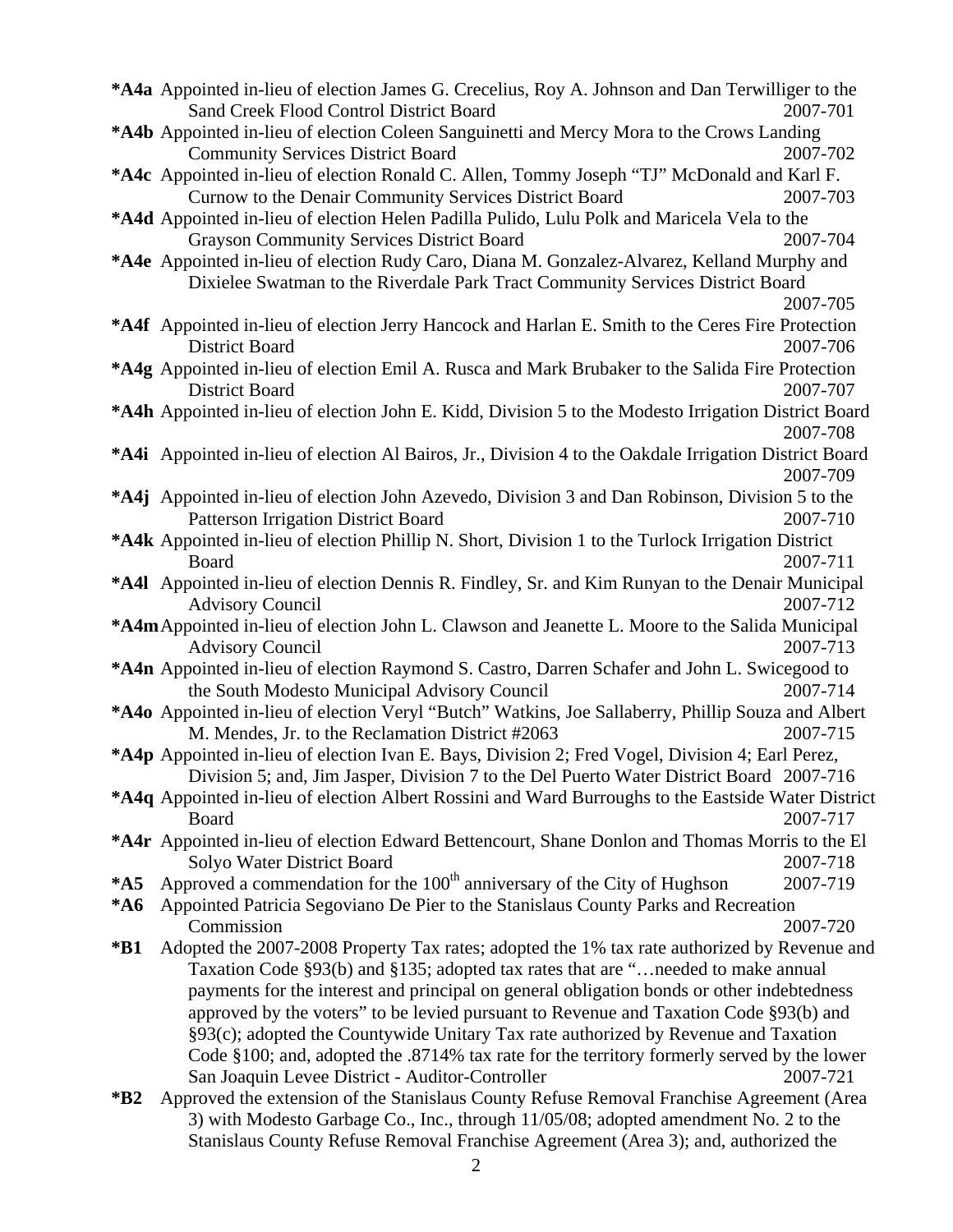Chairman to sign the amendment No. 2 to the Stanislaus County Refuse Removal Franchise Agreement (Area 3) – DER 2007-722

- **\*B3** Approved the amendment to the agreement between Doctors Medical Center Foundation and Stanislaus County HSA for Ryan White Title II Grant Funding for HIV/AIDS Intervention; and, authorized the HSA Managing Director, or her Designee, to sign the amended agreement – HSA 2007-723
- **\*B4** Approved amending the Pay for Performance Guidelines to require adoption of a development plan for all existing unrepresented, unclassified management and confidential employees by 01/01/08; approved amending the Pay for Performance Guidelines to remove any language referring to an employee without a development plan and require all Pay for Performance evaluations to include evaluation of the Development Plan by 01/01/08; and, approved amending the rating scale in the Pay for Performance Guidelines effective upon adoption of this recommendation – CEO 2007-724
- **\*B6** Adopted a resolution authorizing the Sheriff/Public Administrator to destroy, without microfilming, Public Administrator records, papers and documents that are over five (5) years old and not prepared or received pursuant to a State statute or County charter, as the need arises – Sheriff 2007-725
- **\*B7** Authorized the Sheriff to submit a grant application to the California State Parks, Off-Highway Motor Vehicle Recreation Division OHV grant program for increased Law Enforcement services at Frank Raines Regional Park and La Grange Park in Stanislaus County; and, adopted the resolution to apply for the California State Parks Off-Highway Vehicle grant – Sheriff 2007-726
- **\*B8** Accepted a grant from the State of California Department of Boating and Waterways for marine law enforcement services in Stanislaus County; authorized the Sheriff-Coroner to sign and administer the DBW grant from the State of California, Department of Boating and Waterways; directed the Auditor-Controller to increase estimated revenue and expense appropriations in the amount of \$80,000, according to the budget journal; and, approved the resolution for the acceptance of the grant and identification of the signing authority for the grant – Sheriff 2007-727
- **\*B9** Approved the recommendation of the Stanislaus County Employees' Retirement Association's (StanCERA) Board of Retirement to approve the United Way of Stanislaus as a charitable organization for retirees to allow deductions from their monthly payroll – StanCERA 2007-728
- **\*C1** Finds that Ordinance C.S. 1004 amending §11.08.020 and 11.08.050 of the Stanislaus County Code, adding a red curb marking (No Parking Zone) and a Green Curb Marking (One Hour Parking Zone) on Reno Avenue in the Modesto area is not subject to the CEQA (Public Resources Code, §2100 et. seq.); and, introduced and waived the first reading of Ordinance C.S. 1004 – PW ORD-55-D-2 2007-729
- **\*C2** Approved the agreement with the City of Turlock regarding the paving of East Marshall Road; and, authorized the Director of Public Works to sign the agreement – PW

C-5-E-10 2007-730

- **\*C3** Approved the request from The Healing Nations to hold a parade on several County roads on 09/22/07; and, authorized the Director of Public Works to issue a permit for said event - PW 2007-731
- **\*E1** Finds that Ordinance C.S. 1007 amending §6.74.020 of the Stanislaus County Code relating to Junk Dealers and Scrap Metal Recyclers is not subject to the CEQA (Public Resources Code, §2100 et. seq.); and, introduced and waived the first reading of Ordinance C.S. 1007 – County Counsel ORD-55-D-3 2007-732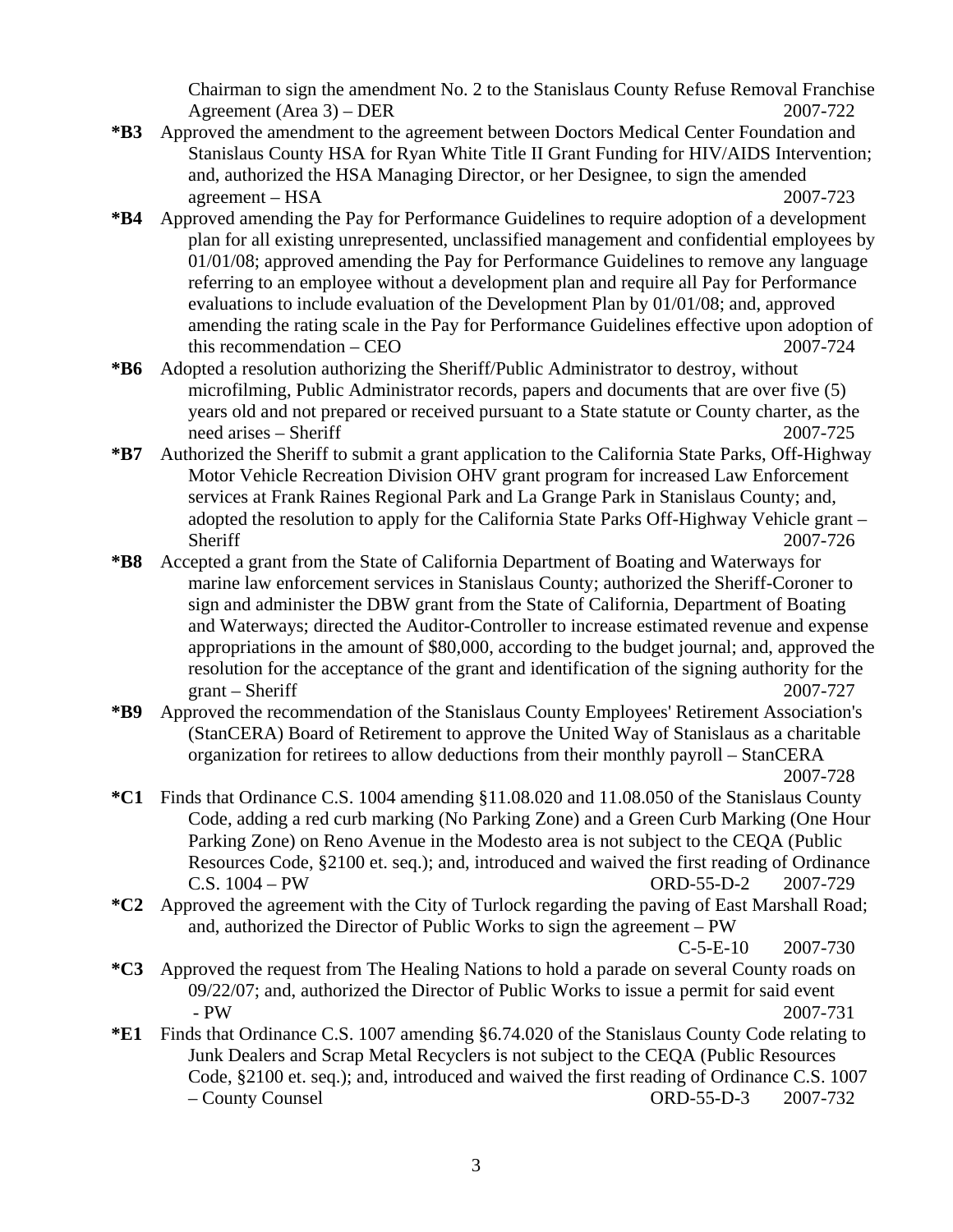Grover/Mayfield unan. **\*B5** Accepted the donation of physical fitness equipment to the Ray Simon Regional Criminal Justice Training Center from Costco Corporation; and, recognized Costco Corporation for their generous donation – Sheriff 2007-733

Grover/Mayfield unan. **B10** Accepted the donation in the amount of \$16,970.13 to the Ray Simon Regional Criminal Justice Training Center from the Simon Family Criminal Justice Foundation for the purchase of physical fitness equipment; recognized the Simon Family Criminal Justice Foundation for their generous donation; and, directed the Auditor-Controller to increase appropriations and estimated revenue by \$16,970.13 consistent with the budget journal – Sheriff 2007-734

Mayfield/Grover unan. **B11** Approved the Stanislaus County 2007 Business Technology Strategy (BTS) 2007-735

### **Recessed at 10:00 a.m.**

### **Reconvened at 10:12 a.m.**

**Amended** the **9:15am** Public Hearing to Consider the Adoption of the Final Budget for FY 2007-2008 to take **five votes as follows**:

**First Vote:** Mayfield/Grover unan. Approved Staff Recommendations Nos. 1-7, 9 and 10 as follows: accepted and approved the recommended Final Budget for FY 2007-2008 from the CEO as detailed in the Final Budget Addendum; conducted the public hearing to receive public comment and input on the final recommended spending plan; authorized the CEO and the Auditor-Controller to make the necessary technical adjustments to implement the approved Final Budget; directed the CEO and the Auditor-Controller to prepare the Final Budget document in accordance with State law and submit it to the State Controller prior to 12/03/07; amended the Salary and Position Allocation Resolution to reflect the recommended changes as outlined in the Staffing Impacts section of this report and detailed in Attachment A to be effective with the start of the first pay period beginning 09/15/07, unless specified otherwise; approved contracts and/or agreements listed on Attachment B in cumulative amounts of \$100,000 or greater as of 07/01/03; approved increasing designations for carryover appropriations in the General Fund by \$2,472,706 for a total of \$6,396,329 and for the Economic Development Bank by \$2,487,814 for a total of \$3,811,264; and, re-established appropriations in FY 2007-2008 for encumbrances and carry forward appropriations in all funds totaling \$33,982,566

**Second Vote:** Grover/DeMartini (3-2) (Monteith and Mayfield opposed) **Motion failed** for lack of a 4/5<sup>th</sup> majority vote, to amend Staff Recommendation No. 8 to create a Community Development Fund of \$1.5 million to be administered by the CEO-Community and Economic Development Division; and, approval of \$100,000 being re-directed to the CEO-Economic Development budget unit for the development of a Stanislaus Regional Growth Management Strategy

**Third Vote:** Grover/Mayfield unan. **Amended** Staff Recommendation No. 8 to approve the creation of a Community Development Fund of \$1.5 million re-designated from the Economic Development Bank funding to be administered by the CEO-Community and Economic Development Division with no funding allocated for the development of a Stanislaus Regional Growth Management Strategy in the Economic Development budget as recommended in the Final Budget Addendum

**Fourth Vote:** Mayfield/DeMartini (4-1)(O'Brien opposed) **Amended** Staff Recommendation No. 11 to amend the Salary and Position Allocation Resolution to reflect the recommended salary changes to certain appointed Department Head classifications (as outlined in the Staffing Impacts section of this report and detailed in Attachment D), and Assistant Department Head classifications (as outlined in the Staffing Impacts section of this report and detailed in Attachment A), effective with the start of the first pay period beginning 09/15/07; and, removed the elected Department Heads salaries changes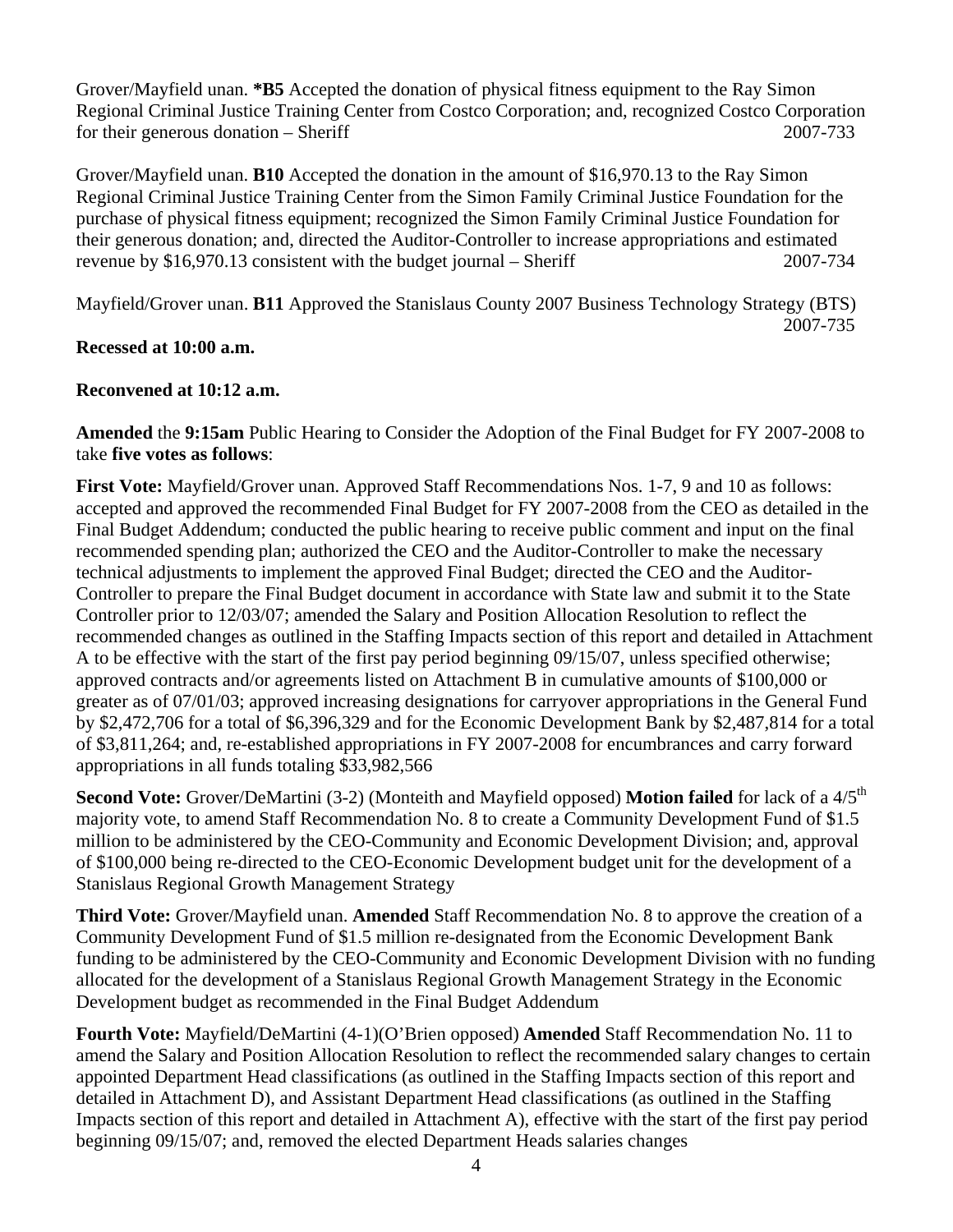**Fifth Vote:** DeMartini/Grover (4-1)(Mayfield opposed) **Amended** the Budget to authorize the transfer of \$86,000 from Appropriations for Contingencies to increase expenditures for the District Attorney Real Estate Fraud Budget 2007-737

#### **Recessed at 11:24 a.m.**

## **Reconvened at 11:33 a.m.**

Mayfield/Grover unan. **B12** Accepted the initial report from HFS Consultants on the Health Services Agency Strategic Planning and Financial Evaluation Project; set a public hearing pursuant to the Health and Safety Code § 1442.5 on 10/16/07 at 6:40 p.m. to consider: a) the reduction in clinic capacity of the Urgent Care Center; b) the elimination of the direct provision of clinical laboratory services; c) the elimination of the direct provision of radiology services; and, d) a reduction in the maximum eligibility for Medically Indigent Adults (MIA) from 250% to 200% of the Federal Poverty Level; directed the HSA Managing Director to renegotiate and/or terminate commercial insurance contracts, including the Healthy Cubs contract; approved the addition of co-pays to the zero share of cost currently applied to the MIA program recipients; and, directed the HSA Managing Director to implement the efficiency improvements outlined in the HFS Consultants report – HSA 2007-736

**Corr 1** Referred to the Committee on Fish and Wildlife and to the Department of Parks and Recreation, a copy of a Notice of Availability and Intent to Adopt an Initial Study/Negative Declaration for the Proposed Increase in the Daily Bag Limit of Canvasback Ducks from the State Department of Fish and Game.

**Corr 2** Referred to the CEO - OES and the Agricultural Commissioner and Sealer of Weights and Measures, a letter from the Governor's Office of Emergency Services regarding the U.S. Small Business Administration's declaration of Stanislaus County as a contiguous County as a disaster area due to the designation on August 9, 2007 by the USDA for the agricultural losses caused by the drought that began on 01/01/07, and continuing.

**Corr 3** Referred to the Department of Public Works, a report from the Salida Fire Protection District regarding their Annual Development Fees.

**Corr 4** Referred to the HSA and the Auditor-Controller, a letter from the California Department of Public Health regarding the revised Final Fiscal Year 2005-06 Maintenance of Effort (MOE) Table for Proposition 99 funding that reflects the actual sales tax and vehicle license fees (VLF) revenues received by each County.

**Corr 5** Acknowledged receipt of claims and referred to the CEO-Risk Management Division the following claims: Russ Overstreet; Carie Harris; Shalendra Ram; Genaro Reyes; and, Pamela M. Lial.

Adjourned to closed session at 12:03 p.m. for Conference with Legal Counsel – Existing Litigation: Committee Concerning Community Improvement, et al. vs. County of Stanislaus, et al. Case No. United States District Court, Eastern District California, SIV F 04-6121 LJO DLB. Government Code §54956.9.